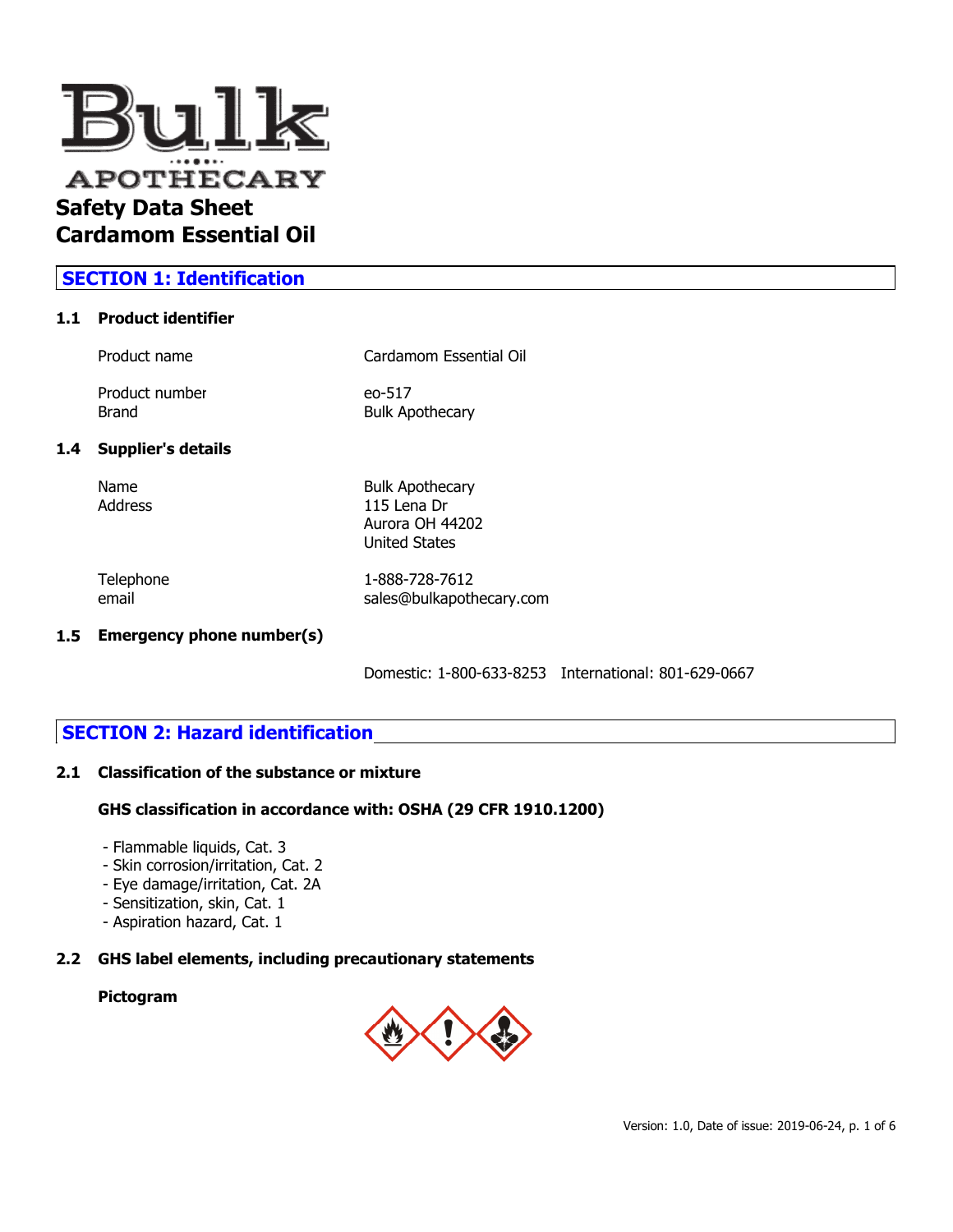| <b>Signal word</b>                | <b>Danger</b>                                                               |
|-----------------------------------|-----------------------------------------------------------------------------|
| Hazard statement(s)               |                                                                             |
| H <sub>226</sub>                  | Flammable liquid and vapor                                                  |
| H315                              | Causes skin irritation                                                      |
| H319                              | Causes serious eye irritation                                               |
| H317                              | May cause an allergic skin reaction                                         |
| H304                              | May be fatal if swallowed and enters airways                                |
| <b>Precautionary statement(s)</b> |                                                                             |
| P210                              | Keep away from heat/sparks/open flames/hot surfaces. No smoking.            |
| P233                              | Keep container tightly closed.                                              |
| P240                              | Ground/bond container and receiving equipment.                              |
| P241                              | Use explosion-proof electrical/ventilating/lighting// equipment.            |
| P242                              | Use only non-sparking tools.                                                |
| P243                              | Take precautionary measures against static discharge.                       |
| P280                              | Wear protective gloves/eye protection/face protection.                      |
| P303+P361+P353                    | IF ON SKIN (or hair): Take off immediately all contaminated clothing. Rinse |
|                                   | skin with water/shower.                                                     |
| P370+P378                         | In case of fire: Use  to extinguish.                                        |
| P403+P235                         | Store in a well-ventilated place. Keep cool.                                |
| P501                              | Dispose of contents/container to                                            |
| P264                              | Wash  thoroughly after handling.                                            |
| P302+P352                         | IF ON SKIN: Wash with plenty of water/                                      |
| P321                              | Specific treatment (see  on this label).                                    |
| P332+P313                         | If skin irritation occurs: Get medical advice/attention.                    |
| P362+P364                         | Take off contaminated clothing and wash it before reuse.                    |
| P305+P351+P338                    | IF IN EYES: Rinse cautiously with water for several minutes. Remove         |
|                                   | contact lenses if present and easy to do. Continue rinsing.                 |
| P337+P313                         | If eye irritation persists: Get medical advice/attention.                   |
| P261                              | Avoid breathing dust/fume/gas/mist/vapors/spray.                            |
| P272                              | Contaminated work clothing must not be allowed out of the workplace.        |
| P333+P313                         | If skin irritation or rash occurs: Get medical advice/attention.            |
| P363                              | Wash contaminated clothing before reuse.                                    |
| P301+P310                         | IF SWALLOWED: Immediately call a POISON CENTER/doctor/                      |
| P331                              | Do NOT induce vomiting.                                                     |
| P405                              | Store locked up.                                                            |

# **SECTION 3: Composition/information on ingredients**

### **3.1 Substances**

| Other names / synonyms | Cardamom Oil   |
|------------------------|----------------|
| Hazardous components   |                |
| 1. Oils, cardamom      |                |
| Concentration          | 100 % (weight) |

CAS no. 8000-66-6

**SECTION 4: First-aid measures**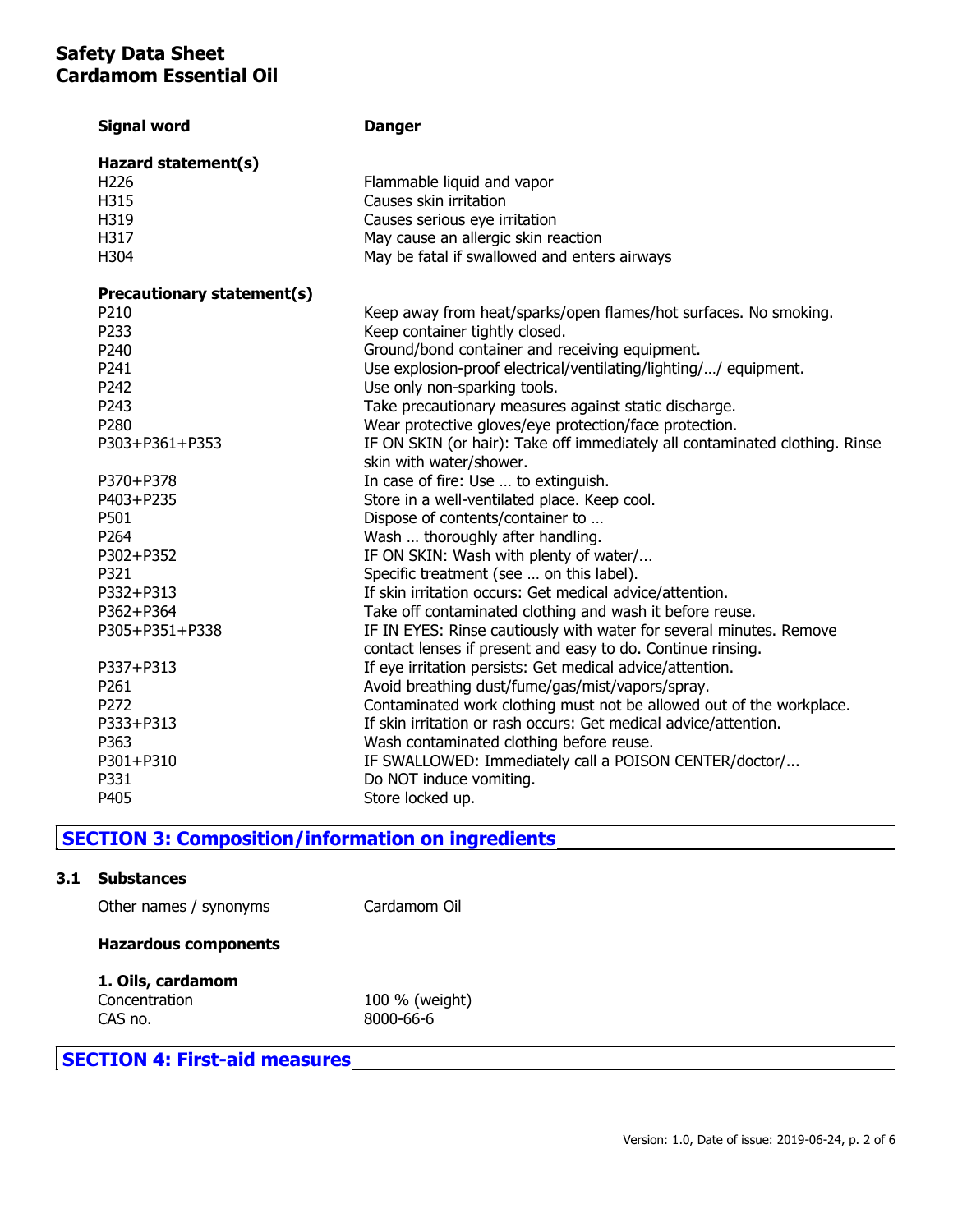#### **4.1 Description of necessary first-aid measures**

| General advice          | Call a physician immediately.                                                                                                                                                        |
|-------------------------|--------------------------------------------------------------------------------------------------------------------------------------------------------------------------------------|
| If inhaled              | Remove person to fresh air and keep comfortable for breathing.                                                                                                                       |
| In case of skin contact | Rinse skin with water/shower. Remove/Take off immediately all<br>contaminated clothing. If skin<br>irritation or rash occurs: Get medical advice/attention.                          |
| In case of eye contact  | Rinse cautiously with water for several minutes. Remove contact lenses, if<br>present and easy to<br>do. Continue rinsing. If eye irritation persists: Get medical advice/attention. |
| If swallowed            | Do not induce vomiting. Call a physician immediately.                                                                                                                                |

- **4.2 Most important symptoms/effects, acute and delayed** Irritation. May cause an allergic skin reaction.
- **4.3 Indication of immediate medical attention and special treatment needed, if necessary** Treat symptomatically.

- **5.1 Suitable extinguishing media** Water spray. Dry powder. Foam. Carbon dioxide.
- **5.2 Specific hazards arising from the chemical** Flammable liquid and vapour.
- **5.3 Special protective actions for fire-fighters** Do not attempt to take action without suitable protective equipment. Self-contained breathing apparatus. Complete protective clothing.

**SECTION 6: Accidental release measures**

- **6.1 Personal precautions, protective equipment and emergency procedures** Ventilate spillage area. No open flames, no sparks, and no smoking. Avoid contact with skin and eyes. Avoid breathing dust/fume/gas/mist/vapors/spray.
- **6.2 Environmental precautions**

Avoid release to the environment.

**6.3 Methods and materials for containment and cleaning up** Take up liquid spill into absorbent material. Notify authorities if product enters sewers or public waters.

## **SECTION 7: Handling and storage**

**7.1 Precautions for safe handling**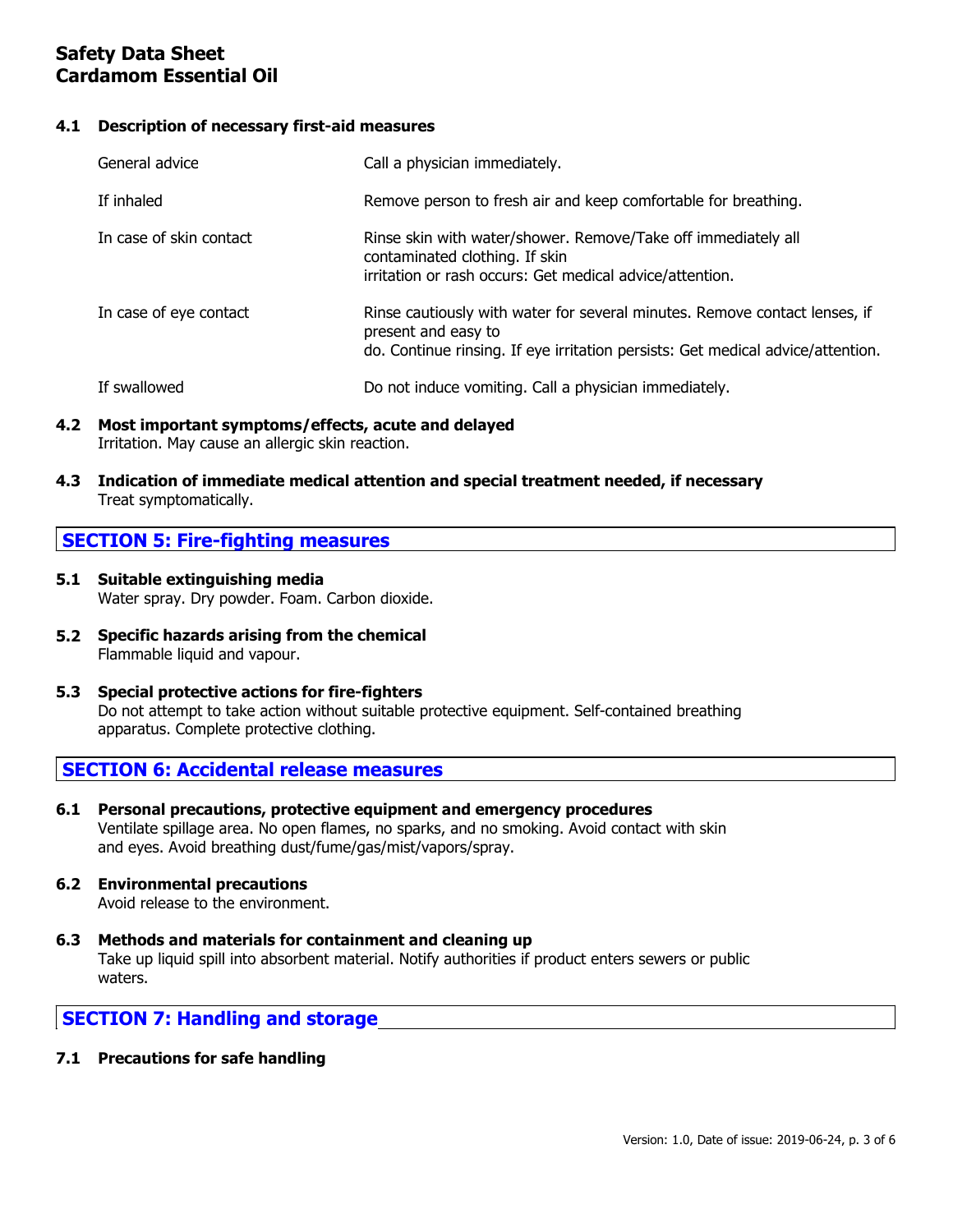Ensure good ventilation of the work station. Keep away from heat, hot surfaces, sparks, open flames and other ignition sources. No smoking. Ground/bond container and receiving equipment. Use only non-sparking tools. Take precautionary measures against static discharge. Flammable vapors may accumulate in the container. Use explosion-proof equipment. Wear personal protective equipment. Avoid contact with skin and eyes. Avoid breathing dust/fume/gas/mist/vapors/spray.

#### **7.2 Conditions for safe storage, including any incompatibilities**

Store in a well-ventilated place. Keep cool. Keep container tightly closed. Store locked up.

### **SECTION 8: Exposure controls/personal protection**

#### **8.2 Appropriate engineering controls**

Ensure good ventilation of the work station.

#### **8.3 Individual protection measures, such as personal protective equipment (PPE)**



**Eye/face protection** Safety glasses

**Skin protection** Protective gloves

**Body protection** Wear suitable protective clothing

#### **Respiratory protection**

In case of insufficient ventilation, wear suitable respiratory equipment

### **SECTION 9: Physical and chemical properties**

#### **Information on basic physical and chemical properties**

| Appearance/form (physical state, color, etc.) | Pale yellow Liquid    |
|-----------------------------------------------|-----------------------|
| Odor                                          | Warm, spicy, camphor. |
| Odor threshold                                |                       |
| pH                                            |                       |
| Melting point/freezing point                  |                       |
| Initial boiling point and boiling range       |                       |
| Flash point                                   | 57 °C                 |
| Evaporation rate                              |                       |
| Flammability (solid, gas)                     |                       |
| Upper/lower flammability limits               |                       |
| Vapor pressure                                |                       |
| Vapor density                                 |                       |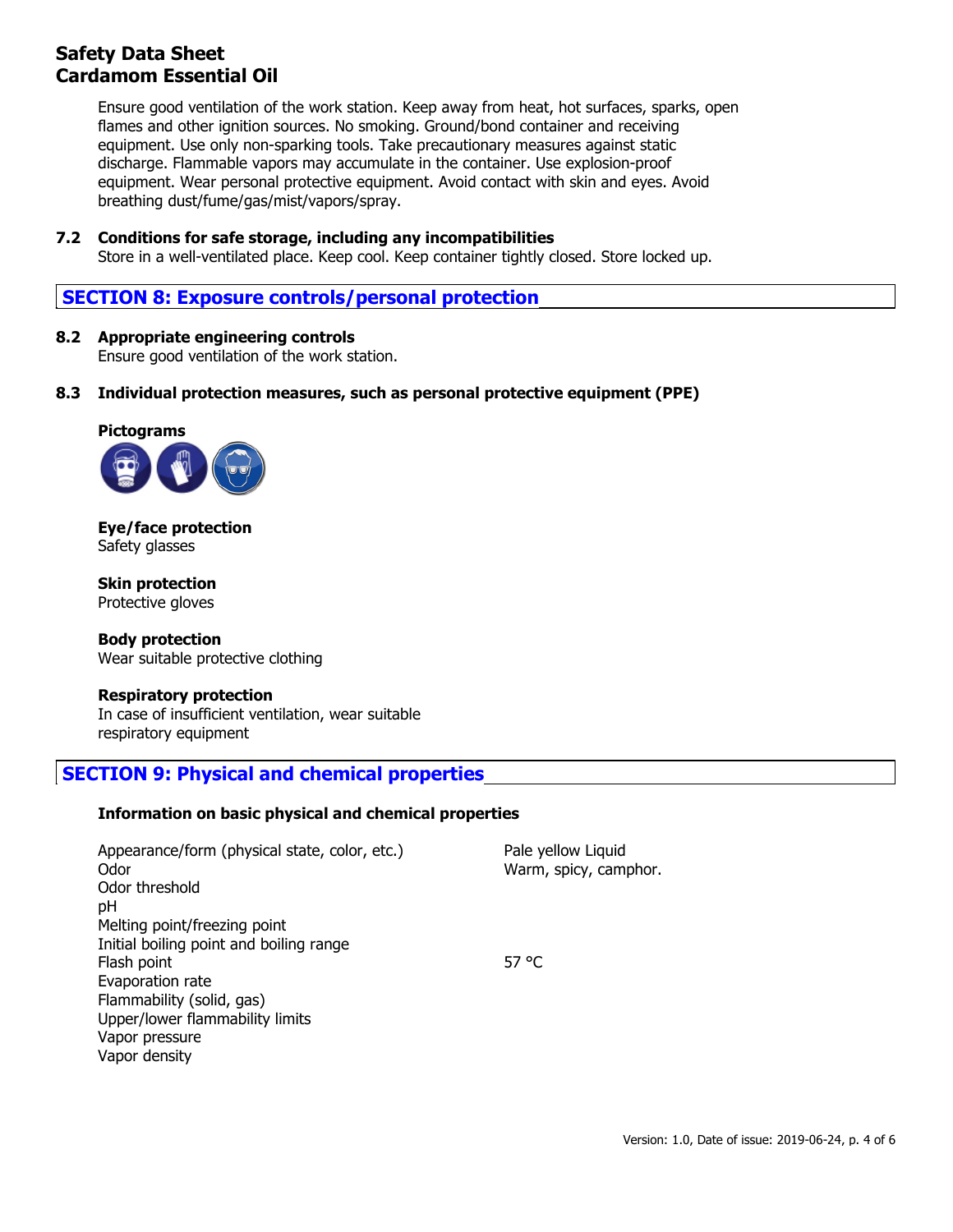Relative density 0.9242 (0.919 - 0.936) Solubility(ies) and insoluble in the Insoluble of the Insoluble in the Insoluble of the Insoluble of the Insoluble of the Insoluble of the Insoluble of the Insoluble of the Insoluble of the Insoluble of the Insoluble of th Partition coefficient: n-octanol/water Auto-ignition temperature Decomposition temperature Viscosity Explosive properties Oxidizing properties

## **SECTION 10: Stability and reactivity**

#### **10.1 Reactivity**

Flammable liquid and vapour.

#### **10.2 Chemical stability**

Stable under normal conditions.

#### **10.3 Possibility of hazardous reactions**

No dangerous reactions known under normal conditions of use.

#### **10.4 Conditions to avoid**

Avoid contact with hot surfaces. Heat. No flames, no sparks. Eliminate all sources of ignition.

#### **10.5 Incompatible materials**

No additional information available

#### **10.6 Hazardous decomposition products**

Under normal conditions of storage and use, hazardous decomposition products should not be produced.

### **SECTION 11: Toxicological information**

#### **Information on toxicological effects**

**Acute toxicity** Not classified

#### **Skin corrosion/irritation**

Causes skin irritation.

#### **Serious eye damage/irritation**

Causes serious eye irritation.

#### **Respiratory or skin sensitization**

May cause an allergic skin reaction.

#### **Aspiration hazard**

May be fatal if swallowed and enters airways.

### **SECTION 12: Ecological information**

#### **Toxicity**